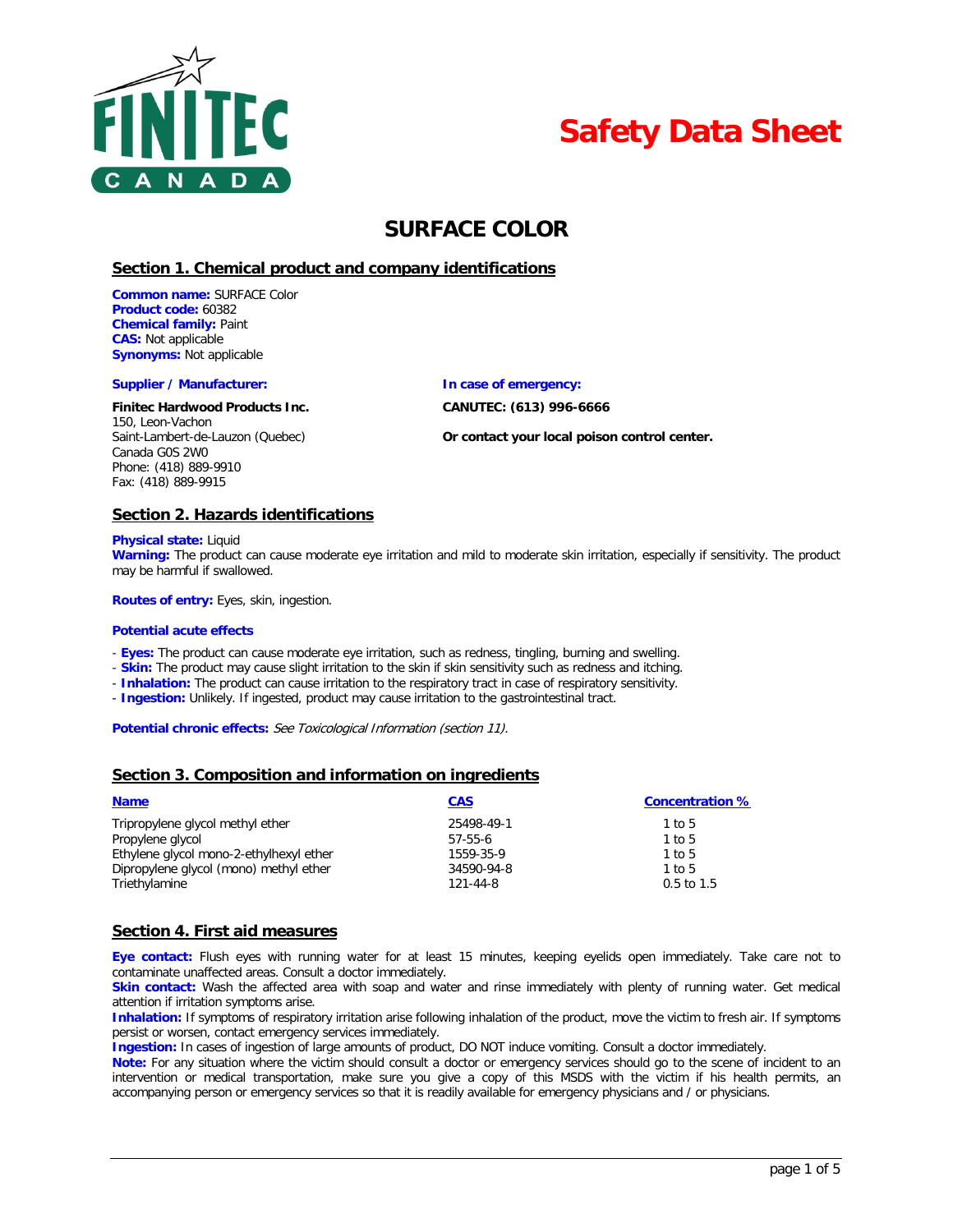# **Section 5. Fire fighting measures**

**Flammability of the product:** Not flammable **Lower limit of flammability:** Not applicable **Upper limit of flammability:** Not applicable **Flammability temperature** Not applicable **Flash point:** Not applicable **Products of combustion:** Carbon dioxide (CO<sub>2</sub>), Carbon monoxide (CO). **Fire hazards in presence of various substances:** Data not available **Fire fighting media and instructions:** Extinguishing media suitable for the surrounding environment of the product as water, dry chemical, carbon dioxide  $(CO<sub>2</sub>)$ , sand, etc.

# **Section 6. Accidental release measures**

**Personal precautions:** Wear clothing and appropriate protective equipment cleaning liquid chemicals.

**Environmental precautions:** Prevent the infiltration of a large amount of product into drains, sewers and water courses.

**Methods for cleaning up:** Absorb spill with inert absorbent materials and non-combustible, such as universal absorbents or vermiculite. Transfer absorbed in a suitable container for disposal in accordance with federal, provincial and local regulations. Report all spills or uncontrolled releases to emergency units and appropriate agencies.

### **Section 7. Handling and storage**

**Handling:** Wear the personal protective equipment required for the task. Properly apply the professional and personal hygiene procedures such as washing hands before eating. Prohibit eating, drinking and smoking in contaminated areas. Use safety procedures to avoid accidents.

**Storage:** It is recommended to store the product in a place at room temperature. Avoid storing product in a location that is out of reach of children.

# **Section 8. Exposure Controls, Personal Protections**

**Engineering controls:** Ensure adequate ventilation and good air output to keep contaminant concentrations below the permissible exposure limits.

**Eyes:** Wear safety glasses with side shields.

**Respiratory:** During routine operations, respiratory protection is not required. If emanation, wear a mask with organic vapor cartridges.

**Hands:** Wear nitrile, PVC or rubber gloves.

**Skin/body:** Standard work clothing.

**Other:** Eyewash and body emergency must be available on site.

# **Section 9. Physical and chemical properties**

**Molecular mass:** No data available **Physical status:** Liquid **Appearance:** Opaque **Odor:** Slight **Threshold odor:** No data available **Density at 25<sup>o</sup> C (g/mL):** 1.02 - 1.20 **Freezing point:** No data available **Boiling point:** No data available **Vapor tension:** No data available **Density of vapor:** No data available **Coefficient of division (water/oil):** No data available **Water solubility (Air=1):** Miscible in water **Rate of evaporation:** No data available **Volatility:** No data available **Viscosity (ZAHN #2):** 60-100 seconds **pH:** 8.0 ± 1.0

# **Section 10. Stability and reactivity**

**Stability and reactivity:** Stable **Incompatibility:** Oxidizing agents, strong acids, metallic alkyd, nitrites and other strong reducing agents. Hazardous decomposition products: Thermal decomposition products such as carbon dioxide (CO<sub>2</sub>), carbon monoxide (CO<sub>)</sub>, and trace of component elements. **Conditions to avoid:** High temperatures, contact with incompatible materials. **Hazardous polymerization:** Will not occur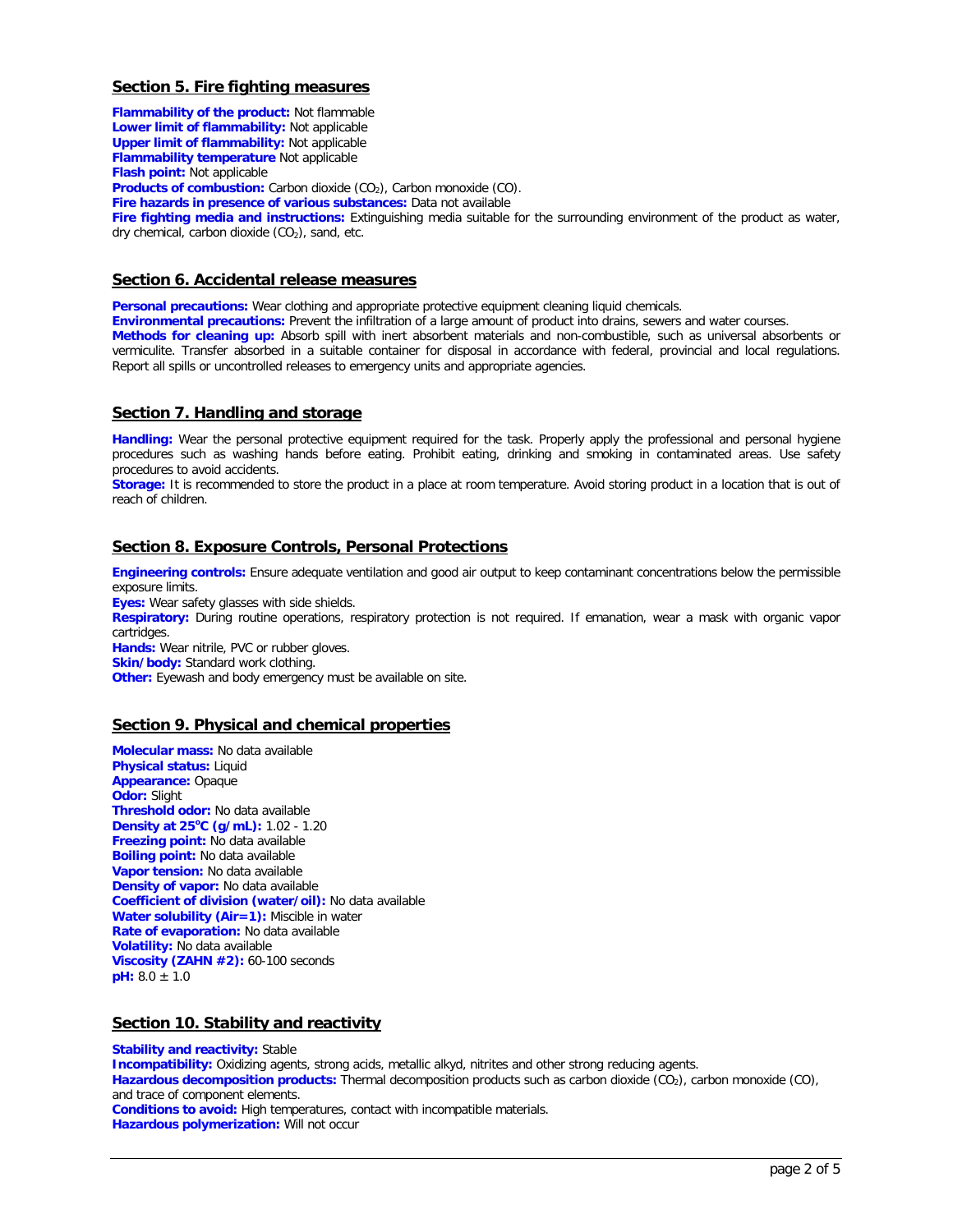# **Section 11. Toxicological information**

### **Information on ingredients:**

#### **Tripropylene glycol methyl ether (CAS: 25498-49-1) OSHA:** REL, 0.10 mg/m3 (0.012 ppm) 8 hours.

### **Dipropylene glycol (mono) methyl ether (CAS : 34590-94-8)**

**RSST:** VEMP, 100 ppm (606 mg/m<sup>3</sup>) **RSST:** VECD, 150 ppm (909 mg/m<sup>3</sup>) **OSHA:** REL, TWA 100 ppm (606 mg/m<sup>3</sup>) cutaneous. **NIOSH:** REL, TWA 100 ppm (606 mg/m<sup>3</sup>), ST 150 ppm (909 mg/m<sup>3</sup>)

### **Triethylamine (CAS : 121-44-8)**

**RSST:** VEMP, 5 ppm  $(20,5 \text{ mg/m}^3)$ **RSST:** VECD, 15 ppm (61,5 mg/m<sup>3</sup>) **OSHA: PEL-TWA, 25 ppm (100 mg/m<sup>3</sup>)** 

| <b>Name</b>                                | <b>CAS</b> | $LD_{50}$                                                                                                      | $LC_{50}$                                   |
|--------------------------------------------|------------|----------------------------------------------------------------------------------------------------------------|---------------------------------------------|
| Tripropylene glycol methyl ether<br>(1h)   | 25498-49-1 | Rat (oral): 3 200 mg/kg                                                                                        | Rat (Inhalation): 200,000 mg/m <sup>3</sup> |
|                                            |            | Rat (Skin): 15 400 mg/kg (24 h)                                                                                |                                             |
| Propylene glycol                           | 57-55-6    | Rat (oral): 21.7 g/kg<br>Mouse (oral): $24.8$ g/kg<br>Guinea pig (oral): 18.3 g/kg<br>Rabbit (oral): 19.3 g/kg |                                             |
| Ethylene glycol mono-2-ethylhexyl<br>Ether | 1559-35-9  | Rat (oral): 5 149 mg/kg<br>Mouse (oral): 3 898 mg/kg<br>Rabbit (Skin): 2 584 mg/kg                             |                                             |
| Dipropylene glycol (mono)<br>methyl ether  | 34590-94-8 | Rat (male) (Oral): 5 230 mg/kg<br>Rat (female) (Oral): 5 180 mg/kg<br>Rabbit (skin): 9 500 mg/kg               |                                             |
| Triethylamine                              | 121-44-8   | Rat (oral): 460 mg/kg                                                                                          | Mouse: 1 027 ppm (4 h)                      |

**Routes of entry:** Eyes, skin, ingestion.

#### **Potential acute effects**

**Ecological data:**

- **Eyes:** The product can cause moderate eye irritation, such as redness, tingling, burning and swelling.

- **Skin:** The product may cause slight irritation to the skin if skin sensitivity such as redness and itching.

- **Inhalation:** The product can cause irritation to the respiratory tract in case of respiratory sensitivity.

- **Ingestion:** Unlikely. If ingested, product may cause irritation to the gastrointestinal tract.

**Potential chronic effects:** No data available

# **Section 12. Ecological information**

| <b>Name</b>                | <b>Results</b>            | <b>Species</b> | <b>Period</b> |
|----------------------------|---------------------------|----------------|---------------|
| Propylene glycol (57-55-6) | $CE_{50}$ : > 10,000 mg/L | Daphnia magna  | 48 h          |

**Effects on environment:** No effects on the environment are anticipated.

**Environmental precautions:** For spills involving a large amount of the product, prevent infiltration of material into drains, sewers and water courses. The product is slightly basic. **Breakdown products:** No data available

**Toxicity of the biological breakdown products:** No data available

### **Section 13. Disposal considerations**

Waste disposal: Dispose of this product in accordance with federal, state and local laws.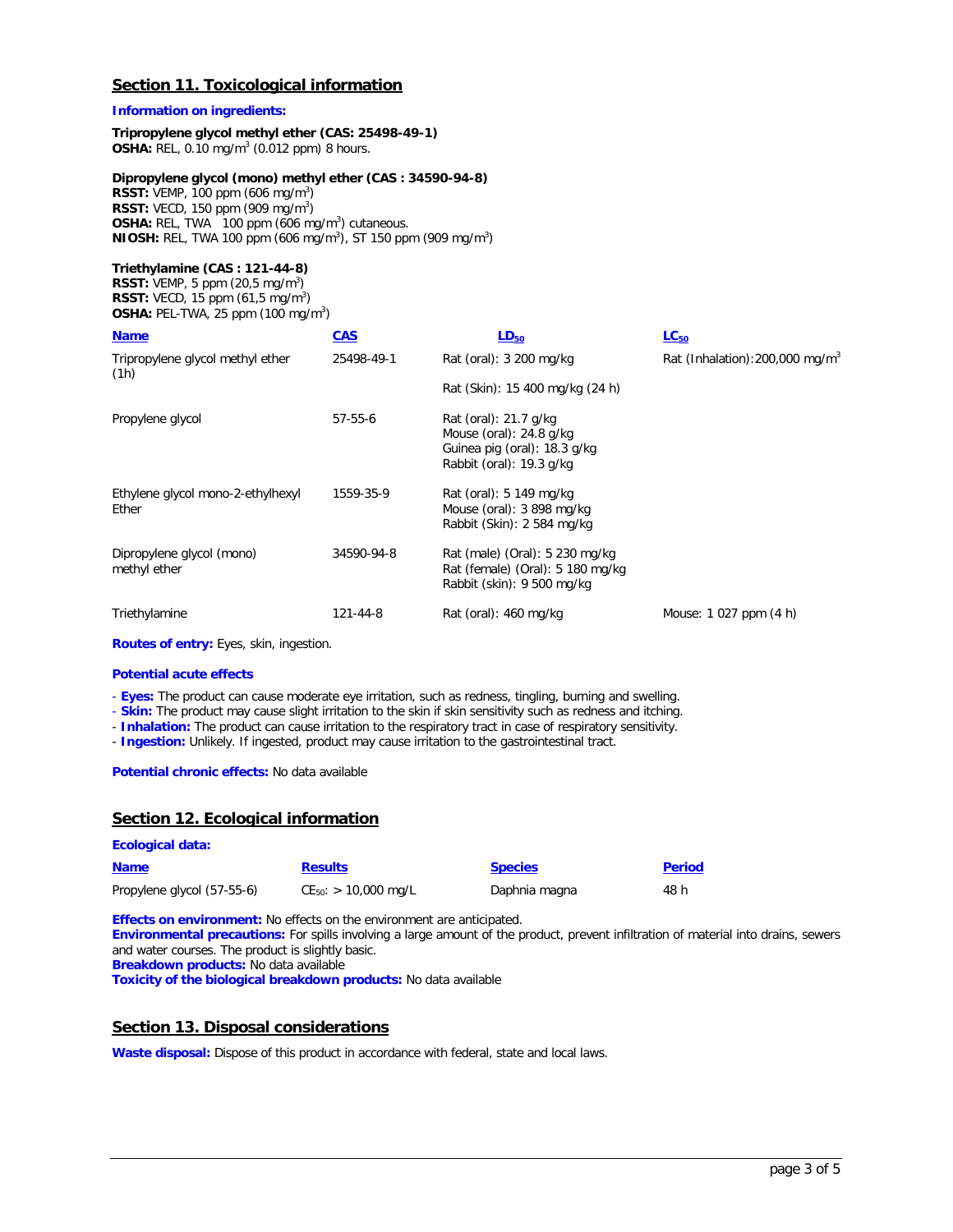# **Section 14. Transportation information**

**Classification DOT/ IMDG/IATA label:** Not regulated as dangerous good

### **Section 15. Regulatory information**

#### **GHS (Globally Harmonized System of Classification and Labelling of Chemicals):**

Warning - Skin irritation (category 2) Eyes irritation (category 2B)

#### **Hazard statements:**

- H315 Causes skin irritation.
- H319 Causes serious eye irritation.

H335 - May cause respiratory irritation.

#### **Precautionary statements**

P101 - If medical advice is needed, have product container or label at hand.

- P102 Keep out of reach of children.
- P103 Read label before use.

P264 - Wash hands and skin thoroughly after handling.

P270 - Do no eat, drink or smoke when using this product.

P281 - Use personal protective equipment as required.

P302+P352 - IF ON SKIN: Wash with plenty of soap and water.

P305+P351+P338 - IF IN EYES: Rinse cautiously with water for several minutes. Remove contact lenses, if present and easy to do. Continue rinsing.

### **CANADA:**

### **WHMIS (Canada):**



D2B: Toxic material causing other effects

#### **UNITED STATES:**



Flammable: 0 Reactivity: 0 Special conditions: 0

#### **Legend: 4: Severe, 3: High, 2: Moderate, 1: Slightly, 0: Not hazardous**

#### **United States rules:**

| Nom           | <b>CAS</b> | <b>CERCLA</b><br><b>EHS RO</b> | Section 313<br>RQ. | <b>RCRA</b><br>Code |
|---------------|------------|--------------------------------|--------------------|---------------------|
| Triethylamine | 121-44-8   | 5,000                          | 313                | U404                |

#### **REACH (EU):**

**ESIS - European chemical Substances Information System :** Composite **REACH - Registration, Evaluation, Authorisation and Restriction of Chemical substances :** Composite List of Registered Substances Phase-in : **Registred like:** Registred like:

| EC No.    | <b>CAS RN</b> | Substance name                                   | Full | OSII                     |  |
|-----------|---------------|--------------------------------------------------|------|--------------------------|--|
| 247-045-4 | 25498-49-1    | [2-(2-methoxymethylethoxy) methylethoxy]propanol | Yes  | $\overline{\phantom{a}}$ |  |
| 200-338-0 | $57-55-6$     | propane-1,2-diol                                 | Yes  | $\overline{\phantom{a}}$ |  |
| 252-104-2 | 34590-94-8    | (2-methoxymethylethoxy)propanol                  | Yes  | $\overline{\phantom{a}}$ |  |
| 204-469-4 | 121-44-8      | triethylamine                                    | Yes  | $\overline{\phantom{0}}$ |  |
|           |               |                                                  |      |                          |  |

| Full         | Indicates registration under REACH Article 10 as a full folder.                                                |
|--------------|----------------------------------------------------------------------------------------------------------------|
| <b>OSII</b>  | Indicates registration under REACH Article 17 as an isolated intermediate on site (OSII).                      |
| TIL          | Indicates registration under REACH Article 18 as a transported isolated intermediate (TII).                    |
| 'Yes'        | Indicates the registration of the substance with REACH is complete.                                            |
| 'In Process' | Indicates that a file on the substance has been successfully submitted to ECHA and gets treated, NB Compliance |
|              | monitoring is ongoing (and could be unsuccessful).                                                             |